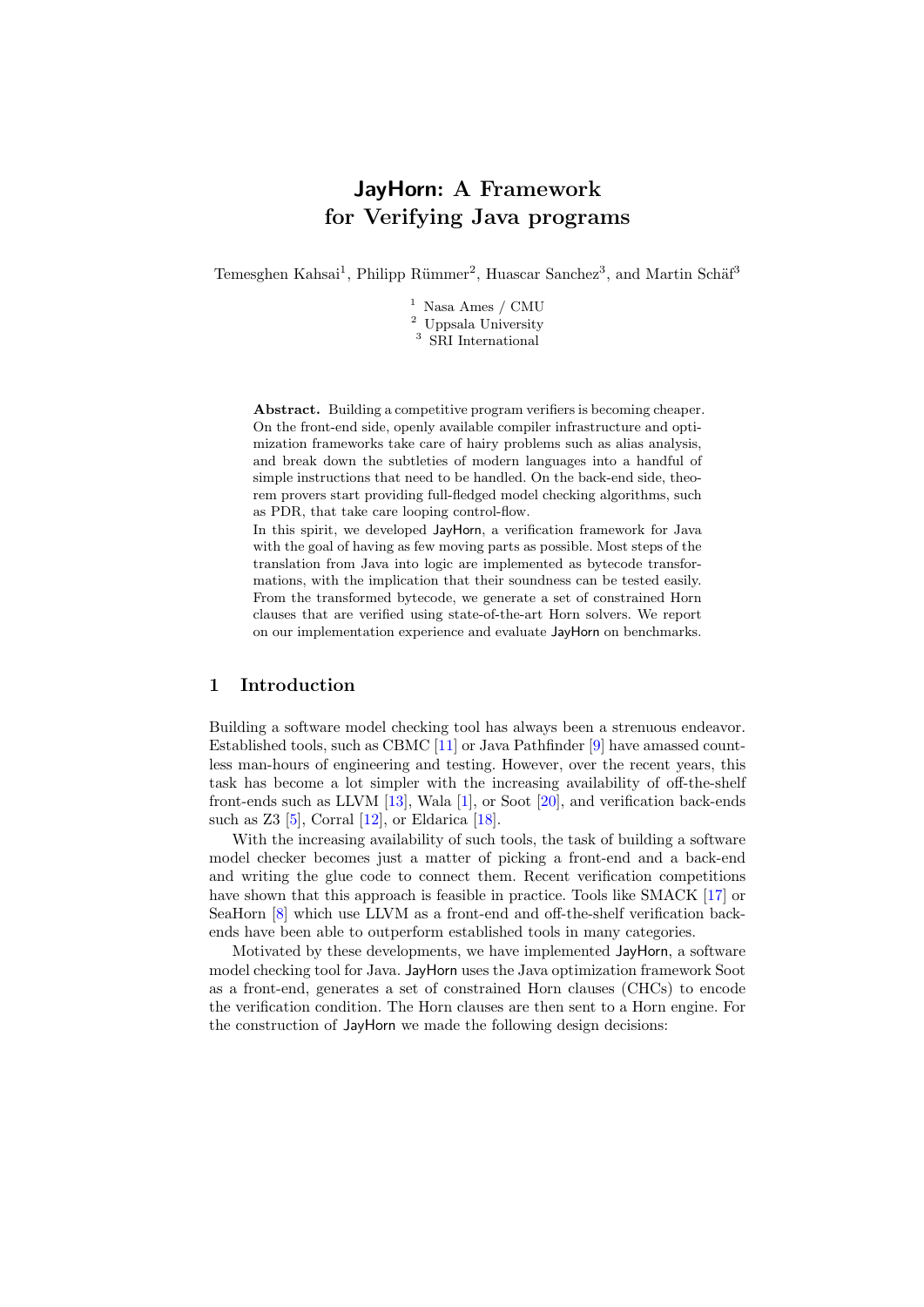- 2 Temesghen Kahsai, Philipp Rümmer, Huascar Sanchez, and Martin Schäf
- 1. Perform as much of the translation work as possible in Soot: Translation of exception handling, de-virtualization, and control-flow simplification are implemented as bytecode transformation. These steps do not alter a programs behavior which allows us to use Randoop [\[16\]](#page-6-8) to test their correctness.
- 2. Keep the glue code that generates verification conditions small, modular, and extensible: by performing many steps as bytecode transformation, the step of generating verification conditions becomes relatively simple and is implemented in a few hundred lines of Java code. The implementation is modular and extensible to allow, for example, different encoding of memory or numeric types.
- 3. Keep the back-end exchangeable: Horn solvers are constantly improving and new tools are being released frequently. To ensure that JayHorn builds on the most efficient back-end, we made it modular and replaceable. Currently, JayHorn supports Z3 and Eldarica as back-ends but can be easily extended to support other tools.

Roadmap. In Section [2](#page-1-0) we discuss the architecture of JayHorn in more detail and address issues such as soundness and limitations. In Section [3](#page-4-0) we evaluate JayHorn on a set of benchmarks. Then we conclude and discuss our next steps.

## <span id="page-1-0"></span>2 Architecture of JayHorn

In the following, we discuss architecture, soundness, and limitations of JayHorn. The big picture is outlined in Figure [1.](#page-2-0) In it's default configuration, JayHorn takes Java bytecode as input and checks if any Java assert can be violated.

JayHorn accepts any input that is accepted by Soot. That is, Java class files, Jar archives, or Android apk's. For code that is not annotated with assert statements, JayHorn also provides an option to guard possible NullPointer-Exceptions, ArrayIndexOutOfBoundsExceptions, and ClassCastExceptions with assertions (note that this affects soundness because developers may catch these exceptions on purpose even though it is not good practice).

Soot converts the given input into the Jimple intermediate format, which is a three-address code version of the Java bytecode. The benefit of operating on Jimple is that we only have to handle 15 different operations instead of over 200 as in the case of raw bytecode.

Program transformation. We use the Soot infrastructure to apply (and implement) a set of bytecode transformations to simplify the input program. First, we eliminate exception handling and make all implicit exceptional control-flow explicit. To that end, we introduce a global variable (i.e., a public class with one public static field) to hold the last thrown exception. A thrown exception is then transformed into an assignment to this variable followed by a return (for primitive types we return a minimal values, for all other types we return null). After each method call, we first check if this exception variable has been set and, if so, ignore the return value and move control to the exceptional successor of the call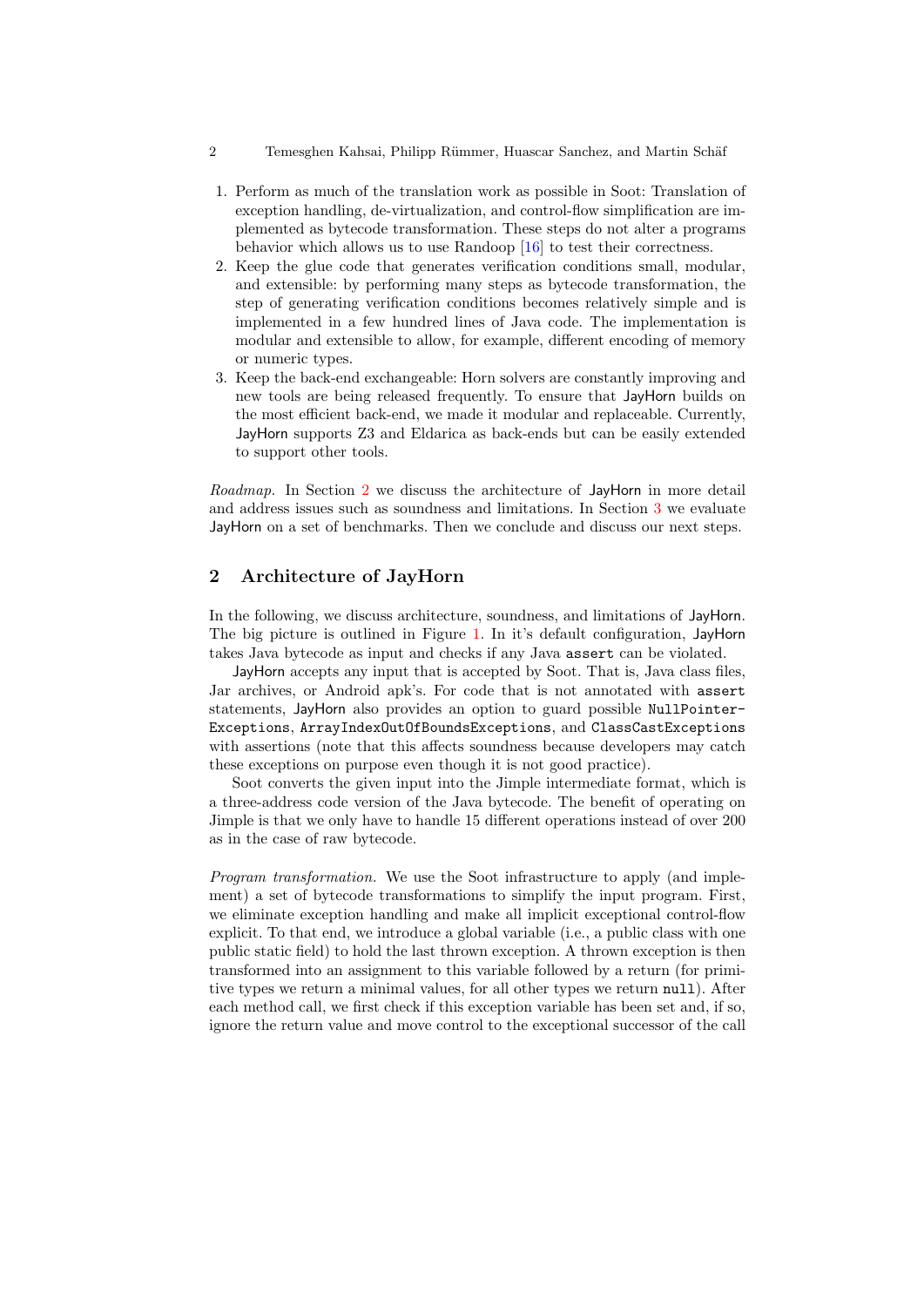

<span id="page-2-0"></span>Fig. 1. Architectural overview of JayHorn. The tool takes Java bytecode as input. It then uses Soot to perform a set of transformations that do not alter the input/output behavior of the program, followed by an abstraction step to simplify arrays. The transformed bytecode is passed to JayHorn's glue code that constructs a system of CHCs which are passed into a Horn engine to check the safety of the input program.

statement. At the end of each entry point (e.g., main), we check if the exception variable has been set and throw the exception if necessary. This transformation does not alter the input/output behavior of the transformed program.

In the next step, we simplify the input program further by replacing switch statements by if statements and by removing unreachable code. In this step, we also add a public field dyntype to each class that carries the dynamic type of an object and set this field every time an object is created with new. For example, a Jimple statement  $A$   $a := new B()$ ; would be followed an assignment  $a$ . dyntype = B.getClass();. Like the previous step, this step does not change the behavior of the input program.

Then, we de-virtualize the input program. That is, any call to a virtual method is replaced by a distinction of cases over the dyntype of the base of that call and calls to the corresponding methods. The de-virtualize can significantly increase the size of a program but Soot's built-in alias analysis' (and de-virtualization) can be used to reduce the number of cases that need to be distinguished.

Note that, up to this point, JayHorn has significantly simplified the program by removing exceptional flow, virtual method calls, and some statements that are syntactic sugar, without altering the behavior of the input program. Hence, we can test the correctness (or soundness) of these steps by comparing input/output behavior of the original and transformed code. Since this step is crucial for the soundness of the overall system, we employ Randoop [\[16\]](#page-6-8) to automate this test. We also allow the user to generate these tests for a given input program to increase confidence.

Array abstraction. On the simplified input program, JayHorn performs one abstraction step to eliminate arrays. Like the previous steps, this step is imple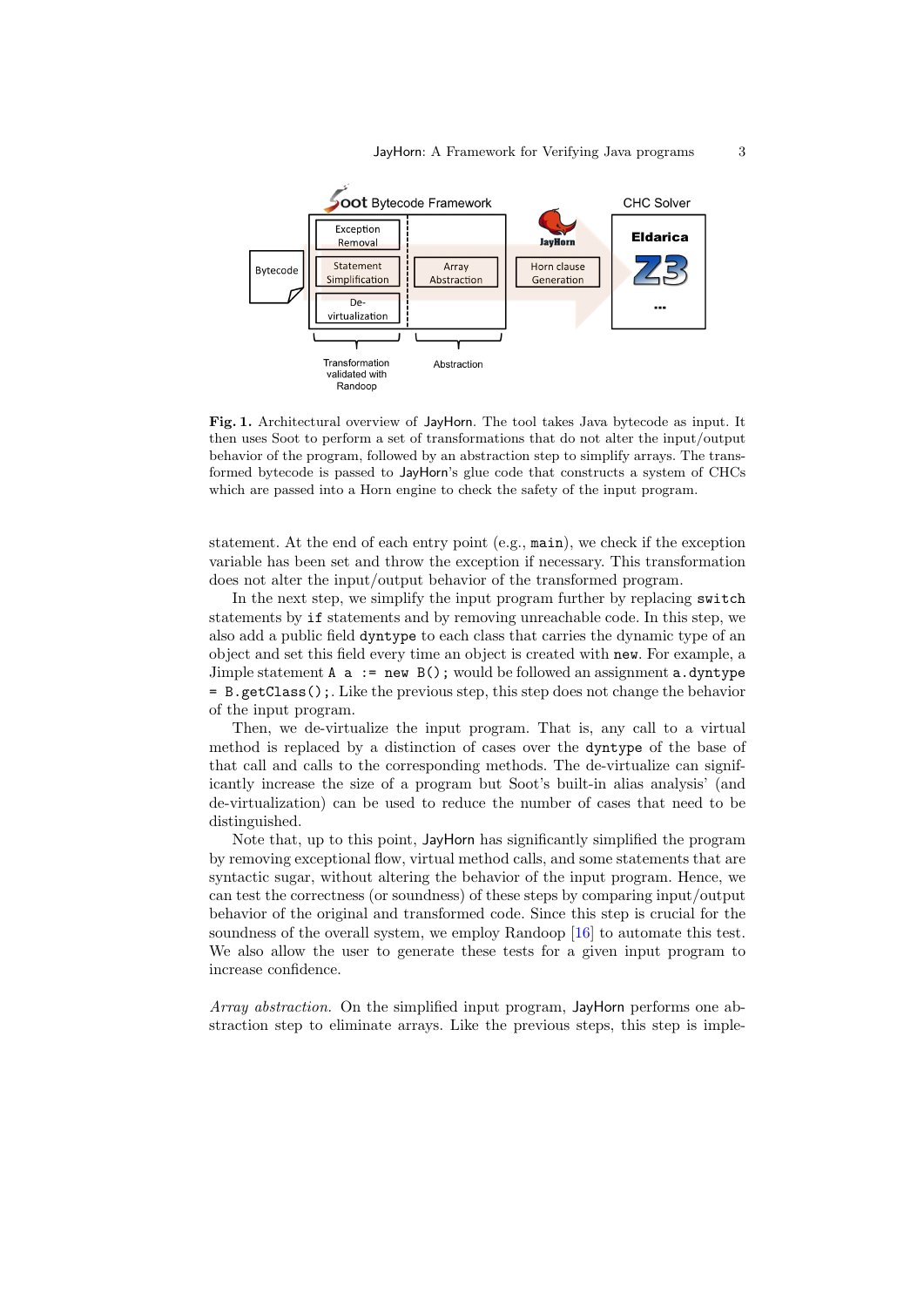mented as a bytecode transformation in Soot and can easily be replaced or modified if requirements change. Arrays in Java are objects, however, there are a few subtleties that makes it harder to handle them. For example, access to the length field of an array is not a regular field access but a special bytecode instruction. To simplify the generation of CHCs in the next step we transform arrays into real objects. To that end, we generate a new class for each array type used in the input program. The class extends Object and has a public field length and a field elType containing the type of the array elements. For each element of the array, we generate a private field of appropriate type. For reading and writing, the array class provides a get and put method with a distinction of cases over the used index. We can bound the number of fields that are generated for the array. If the used index exceeds this number, we return a dedicated constant that is later translated into an uninterpreted symbol. This step allows us to treat arrays like any other object, however, if we bound the number of fields, it introduces abstraction. Since this step is still a bytecode transformation we can again use Randoop to check how it affects our precision.

Generating Horn clauses. The transformed program only contains primitive types and Objects, and a small set of statements, which simplifies the translation to CHCs; the entire translation takes less than 600 lines of Java code which keeps the risk of introducing bugs and thus unsoundess low. Our encoding as CHCs is inspired by the concept of refinement types [\[6,](#page-6-9) [21\]](#page-6-10), and uses uninterpreted predicates to represent:

- for each method m, pre-conditions pre\_m and post-conditions post\_m talking about parameters and result;
- for each control location l, invariants loc\_l talking about local variables that are in scope;
- for each class  $C$ , instance invariants  $inv_C$  talking about the dynamic type and fields of objects.

The translation of programs to clauses then proceeds method by method, mapping each instruction to one clause. Accesses to heap and object fields are replaced by unpack instructions that apply invariants inv\_C to determine the possible values of fields, and pack instructions that assert instance invariants after write accesses. Method calls are mapped to clauses that assert the precondition pre\_m of the called method, and clauses that exploit the method postcondition post\_m to determine possible results and effects of the call.

Soundness and Completeness. JayHorn is implemented in the spirit of soundiness [\[14\]](#page-6-11). Our analysis does not have a fully sound handling of the following features: JNI, implicit method invocations, integer overflow, reflection API, invokedynamic, code generation at runtime, dynamic loading, different class loaders, and key native methods We have determined that the unsoundness in our handling of these features has no effect the validity of our experimental eval-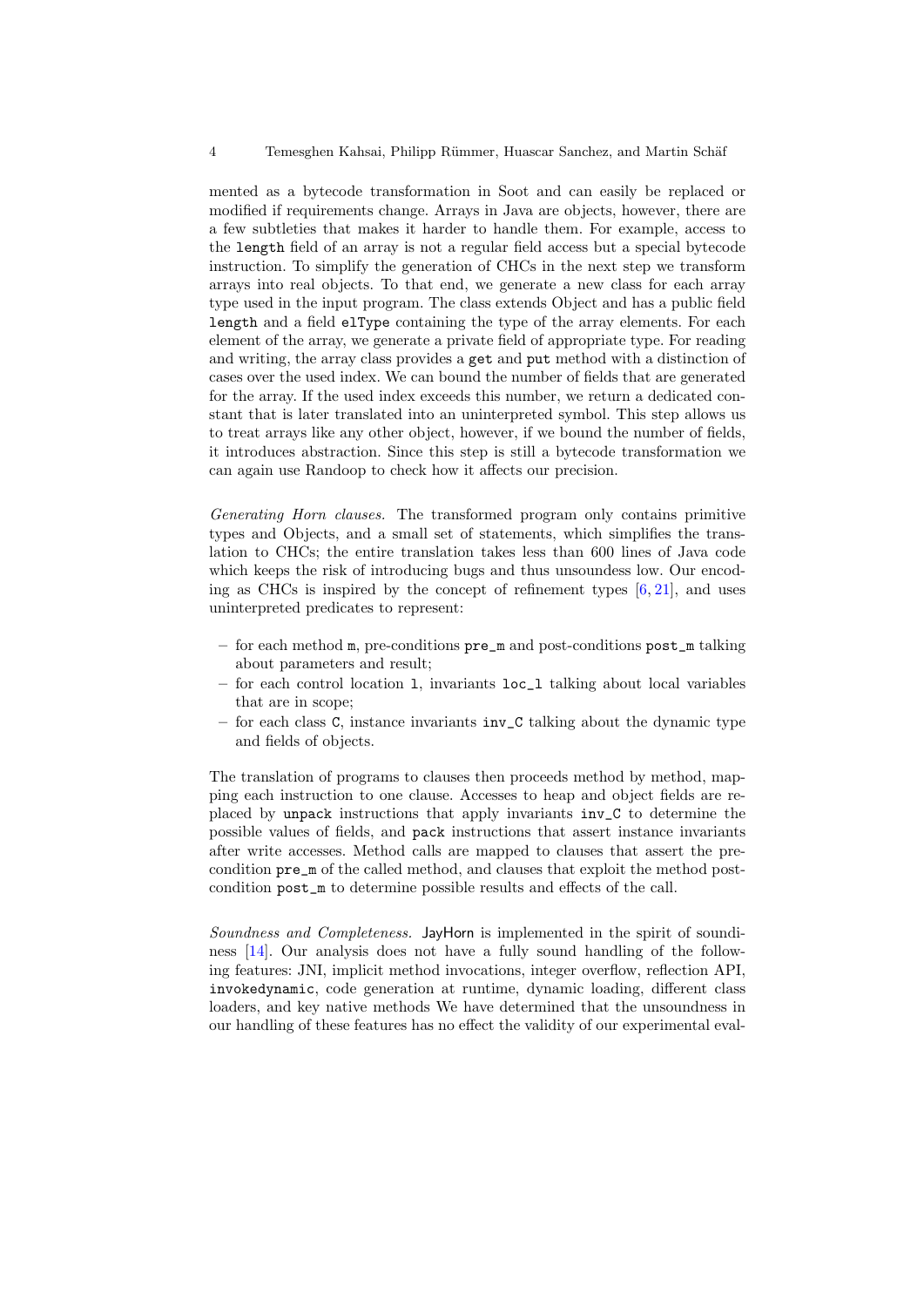| Benchmark        |    |    |          |    | $\#$ Problems JayHorn + Z3 JayHorn + Eldarica |       |  |
|------------------|----|----|----------|----|-----------------------------------------------|-------|--|
|                  |    |    |          | TО |                                               |       |  |
| CBMC-java tests  | 44 |    | 26 12    |    | 33                                            |       |  |
| MinePump         | 64 | 36 |          | 28 |                                               | 39 25 |  |
| SVCOMP Recursive | 23 |    | $\Omega$ | 14 |                                               |       |  |

<span id="page-4-2"></span>Table 1. Evaluation of JayHorn on three sets of benchmarks with Z3 and Eldarica back-end. For each benchmark problem we record how often JayHorn is able to find the correct answer  $(\checkmark)$ , how often it fails to prove a correct program  $(\checkmark)$  and how often the execution times out after 60 seconds (TO).

uation. To the best of our knowledge, our analysis has a sound handling of all language features other than those listed above.<sup>[4](#page-4-1)</sup>

Further, JayHorn over-approximates variables of type double, float, and long and may over-approximate array usage (as discussed above). Other than that, completeness mostly depends on the selected back-end.

#### <span id="page-4-0"></span>3 Evaluation

We demonstrate the current capabilities and limitations of JayHorn on a set of examples. Table [1](#page-4-2) show the results of our evaluation. We JayHorn with Eldarica and Z3 as a back-end to three sets of single threaded benchmark problems: CBMC-java tests, which are simple examples involving a variety of Java constructs provided by the authors of CBMC; MinePump, a product line provided by the authors of CPAChecker, and a Java version of the recursive benchmarks from SVCOMP 2015. For each benchmark problem we record if a tool produces the correct answer  $(\checkmark)$ , the wrong answer  $(\checkmark)$ , or times out (TO).

The experiments show that JayHorn is currently able to handle a range of examples even though some language features are not fully implemented. The cases where JayHorn fails to produce the expected result  $(X)$  are all cases where an assertion holds but the tool is not able to show it (i.e., JayHorn is sound on these benchmarks). The wrong results are caused by our current encoding of integers as mathematical integers, the abstraction of float and double numbers are arbitrary values, and the missing implementation of bit operations. The experiments also show the importance of a modular translation: JayHorn performs significantly better with Eldarica than Z3 which can largely be attributed to our encoding of programs in CHC. A different encoding might lead to the opposite result.

We tried to compare JayHorn with Java Pathfinder (JPF) as a baseline but due to different approaches, no comparison was possible. On the MinePump benchmarks, JPF is significantly faster than JayHorn. On the other two benchmarks, however, JPF failed since those initialize variables with random number and as JPF is an explicit state model checker, it fails to enumerate those states.

<span id="page-4-1"></span><sup>4</sup> Generated using the Soundiness Statement Generator from <http://soundiness.org>.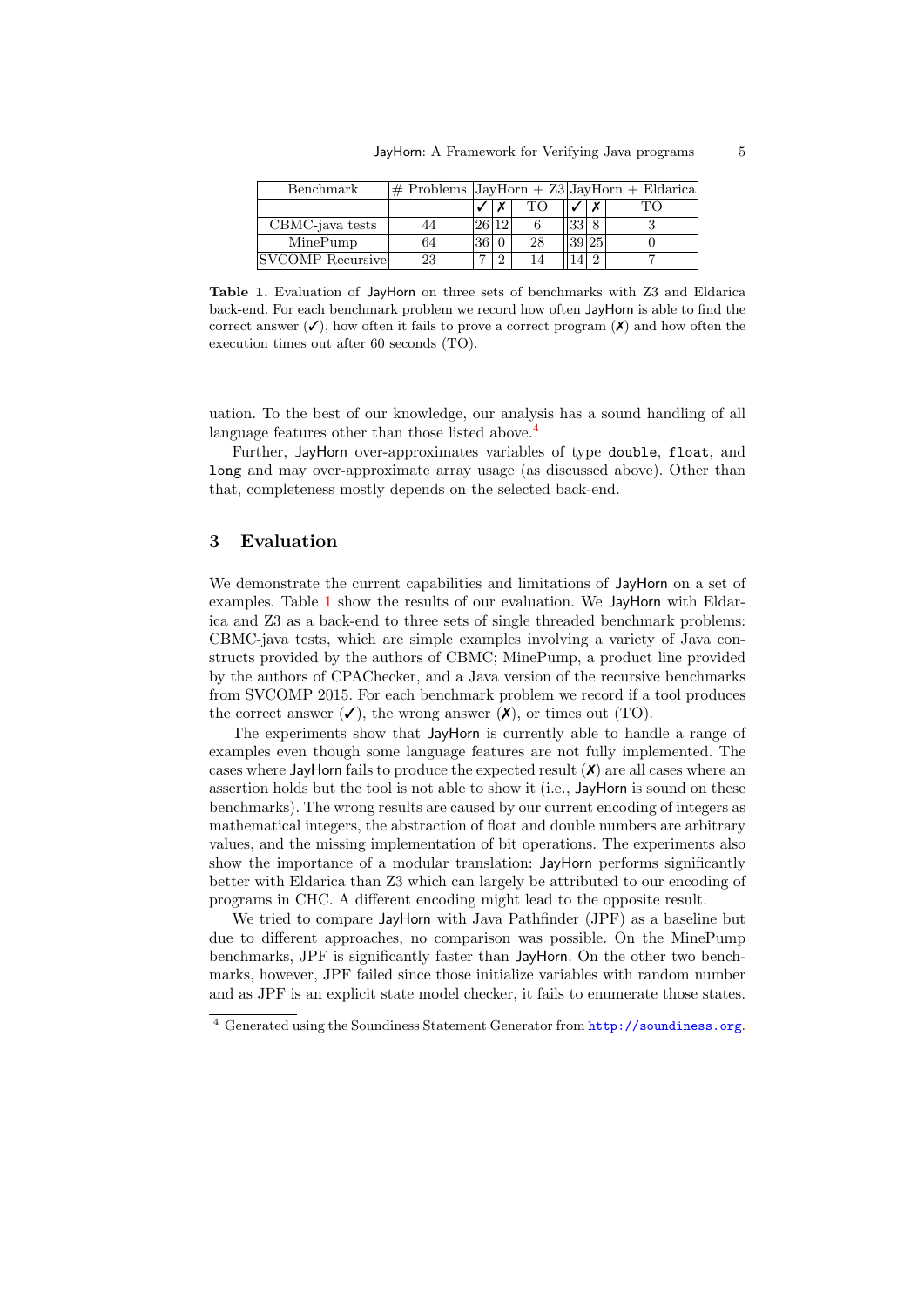6 Temesghen Kahsai, Philipp Rümmer, Huascar Sanchez, and Martin Schäf

#### 4 Related Work

Fully automated program analysis is a very active research area with many high quality tools (e.g.,  $[2, 4, 8-11, 15, 17, 19]$  $[2, 4, 8-11, 15, 17, 19]$  $[2, 4, 8-11, 15, 17, 19]$  $[2, 4, 8-11, 15, 17, 19]$  $[2, 4, 8-11, 15, 17, 19]$  $[2, 4, 8-11, 15, 17, 19]$  $[2, 4, 8-11, 15, 17, 19]$  $[2, 4, 8-11, 15, 17, 19]$  $[2, 4, 8-11, 15, 17, 19]$  $[2, 4, 8-11, 15, 17, 19]$  $[2, 4, 8-11, 15, 17, 19]$ ). The work on JayHorn is primarily inspired by the success of SMACK [\[17\]](#page-6-6) and SeaHorn [\[8\]](#page-6-7) in the previous verification competitions.

Currently, not many tools of this kind are available for comparison that target Java. AProVE [\[7\]](#page-6-14) and Ultimate [\[10\]](#page-6-15) competed on termination analysis for Java programs. During the writing of this paper, the authors of Ultimate, CBMC, and CPAChecker [\[3\]](#page-5-4) were actively working on tools for Java (and we would like to thank them for their test cases and examples) but none of them was available for a direct comparison with JayHorn. We will make JayHorn and our test cases and benchmarks publicly available to contribute to this development with the hope of having a verification competition for Java in the near future.

### 5 Conclusion

We have presented a new software verification framework for Java in the spirit of SeaHorn and Smack. JayHorn is continuously evolving. It's current status does not yet have any of the amenities needed in industrial practice, such as built-in specification for common libraries. However, it performs well on a set of well known verification problems and we are eager to compete with other tools. In the future, we plan to extend JayHorn to also handle termination.

The main contribution of JayHorn is its modular design. The front-end phase of JayHorn significantly simplifies the input program without changing its behavior which makes it easy to develop new analysis tools on top of this front-end. Further, JayHorn can connect to different tools that accept Horn clauses as input which can serve as an interesting benchmark.

Acknowledgement This work is funded in parts by AFRL contract No. FA8750- 15-C-0010, NSF Award No. 1422705, and the Swedish Research Council.

#### References

- <span id="page-5-0"></span>1. T.j.watson library for analysis (wala). <http://wala.sf.net>.
- <span id="page-5-2"></span>2. D. Beyer, T. A. Henzinger, R. Jhala, and R. Majumdar. The software model checker blast: Applications to software engineering. Int. J. Softw. Tools Technol. Transf., 9(5):505–525, Oct. 2007.
- <span id="page-5-4"></span>3. D. Beyer and M. E. Keremoglu. Cpachecker: A tool for configurable software verification. In CAV, CAV'11, pages 184–190, Berlin, Heidelberg, 2011. Springer-Verlag.
- <span id="page-5-3"></span>4. L. Cordeiro, B. Fischer, and J. Marques-Silva. Smt-based bounded model checking for embedded ansi-c software. In ASE, pages 137–148, Washington, DC, USA, 2009. IEEE Computer Society.
- <span id="page-5-1"></span>5. L. de Moura and N. Bjørner. Z3: An efficient SMT solver. In TACAS, 2008.